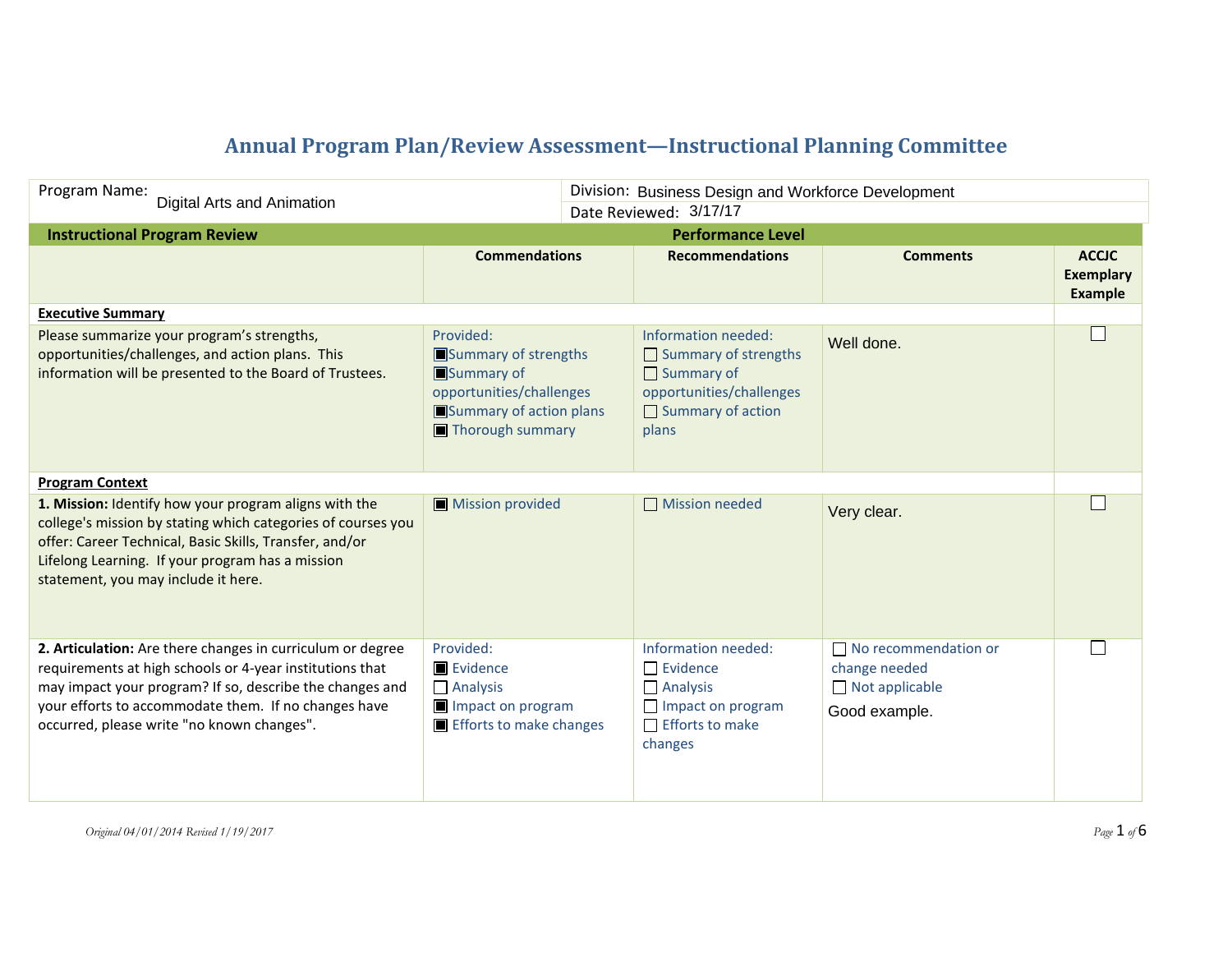| 3. Community and Labor Needs: Are there changes in<br>community needs, employment needs, technology,<br>licensing, or accreditation that may affect your program? If<br>so, describe these changes and your efforts to<br>accommodate them. If no changes have occurred, please<br>write "no known changes". CTE programs: identify the | Provided description of:<br>Community needs<br>Employment needs<br>Technology needs<br>$\blacksquare$ Licensing<br>$\Box$ Accreditation | Information needed:<br>$\Box$ Community needs<br>$\Box$ Employment needs<br>$\Box$ Technology needs<br>$\Box$ Licensing<br>$\Box$ Accreditation | $\Box$ No recommendation or<br>change needed<br>$\Box$ Not applicable<br>Needs and changes have been<br>thoroughly described. Its good<br>to see that you are aligning with |  |
|-----------------------------------------------------------------------------------------------------------------------------------------------------------------------------------------------------------------------------------------------------------------------------------------------------------------------------------------|-----------------------------------------------------------------------------------------------------------------------------------------|-------------------------------------------------------------------------------------------------------------------------------------------------|-----------------------------------------------------------------------------------------------------------------------------------------------------------------------------|--|
| dates of your most recent advisory group meeting and<br>describe your advisory group's recommendations for your<br>program.                                                                                                                                                                                                             | Impact on program                                                                                                                       | $\Box$ Impact on program                                                                                                                        | CSM so students have options.                                                                                                                                               |  |

| <b>Instructional Program Review</b>                                                                                                                                                               | <b>Performance Level</b>                                               |                                                                                                |                                                                                                                                                                                                                                                                    |                                                    |
|---------------------------------------------------------------------------------------------------------------------------------------------------------------------------------------------------|------------------------------------------------------------------------|------------------------------------------------------------------------------------------------|--------------------------------------------------------------------------------------------------------------------------------------------------------------------------------------------------------------------------------------------------------------------|----------------------------------------------------|
|                                                                                                                                                                                                   | <b>Commendations</b>                                                   | <b>Recommendations</b>                                                                         | <b>Comments</b>                                                                                                                                                                                                                                                    | <b>ACCJC</b><br><b>Exemplary</b><br><b>Example</b> |
| <b>Looking Back</b>                                                                                                                                                                               |                                                                        |                                                                                                |                                                                                                                                                                                                                                                                    |                                                    |
| 4. Curricular Changes: List any significant changes that<br>have occurred in your program's curricular offerings,<br>scheduling, or mode of delivery. Explain the rationale for<br>these changes. | Provided:<br>List of changes that<br>occurred<br>Rationale for changes | Information needed:<br>$\Box$ List of changes that<br>occurred<br>$\Box$ Rationale for changes | $\Box$ No recommendation or<br>change needed<br>$\Box$ Not applicable<br>Its good to see that your<br>curriculum changes based on<br>advisory board and research<br>on industry changes. It is on<br>the cutting edge of change in<br>the fields of technology and | $\boxed{\mathbf{v}}$                               |
| 5A. Progress Report-IPC Feedback: Provide your<br>responses to all recommendations received in your last<br>program review cycle.                                                                 | Provided:<br>Response to all<br>recommendations                        | Information needed:<br>$\Box$ Further description of<br>some or all<br>recommendations         | No recommendation or<br>change needed<br>$\Box$ Not applicable<br>Very clear and thorough.                                                                                                                                                                         | $\overline{\mathsf{v}}$                            |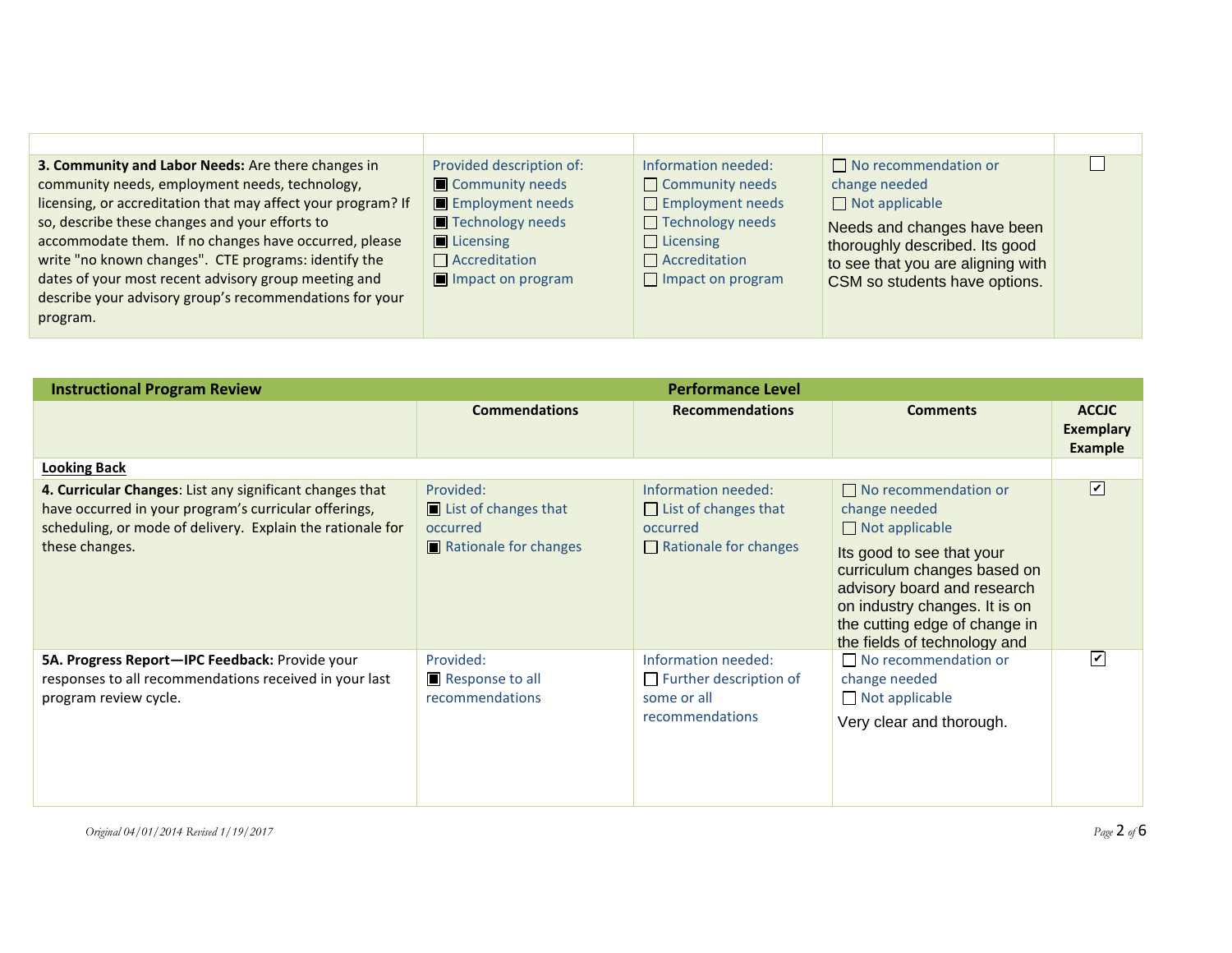| 5B. Progress Report-Prior Action Plans: Provide a<br>summary of the progress you have made on the strategic<br>action plans identified in your last program review.                                                                                                                                                                                                                                                        | Provided:<br>Summary of progress                                                                                                                               | Information needed:<br>Further description of<br>summary of progress                                                                                            | $\Box$ No recommendation or<br>change needed<br>$\Box$ Not applicable<br>Needs to provide current<br>responses to Progress report<br>from 5A. What is attached<br>appears to come from<br>Fashion Design department. |  |
|----------------------------------------------------------------------------------------------------------------------------------------------------------------------------------------------------------------------------------------------------------------------------------------------------------------------------------------------------------------------------------------------------------------------------|----------------------------------------------------------------------------------------------------------------------------------------------------------------|-----------------------------------------------------------------------------------------------------------------------------------------------------------------|----------------------------------------------------------------------------------------------------------------------------------------------------------------------------------------------------------------------|--|
| 6A. Impact of Resource Applications: Describe the<br>impact to-date that new resources (equipment, facilities,<br>research) requested in prior years' program reviews have<br>had on your program. If measurable impacts on student<br>success have been observed, be sure to describe these<br>and include any documentation/evidence. If no resources<br>have been recently requested, please write "not<br>applicable". | Provided:<br>Thorough description of<br>new resources' impact on<br>program<br>Thorough description of<br>impact on students<br>$\Box$ Efforts to make changes | Information needed:<br>Further description of<br>new resources' impact on<br>program<br>Further description of<br>impact on students<br>Efforts to make changes | Not Applicable<br>Recommend that you look at<br>all the equipment from CTE<br>enhancement grant funds that<br>have positively impacted your<br>program.                                                              |  |
| 6B. Impact of Staffing Changes: Describe the impact on<br>your program of any changes in staffing levels (for<br>example, the addition, loss or reassignment of<br>faculty/staff). If no changes have occurred, please write<br>"not applicable".                                                                                                                                                                          | Provided:<br>$\Box$ Thorough description of<br>staffing changes' impact on<br>program                                                                          | Information needed:<br>$\Box$ Further description of<br>staffing changes' impact on<br>program                                                                  | Not Applicable                                                                                                                                                                                                       |  |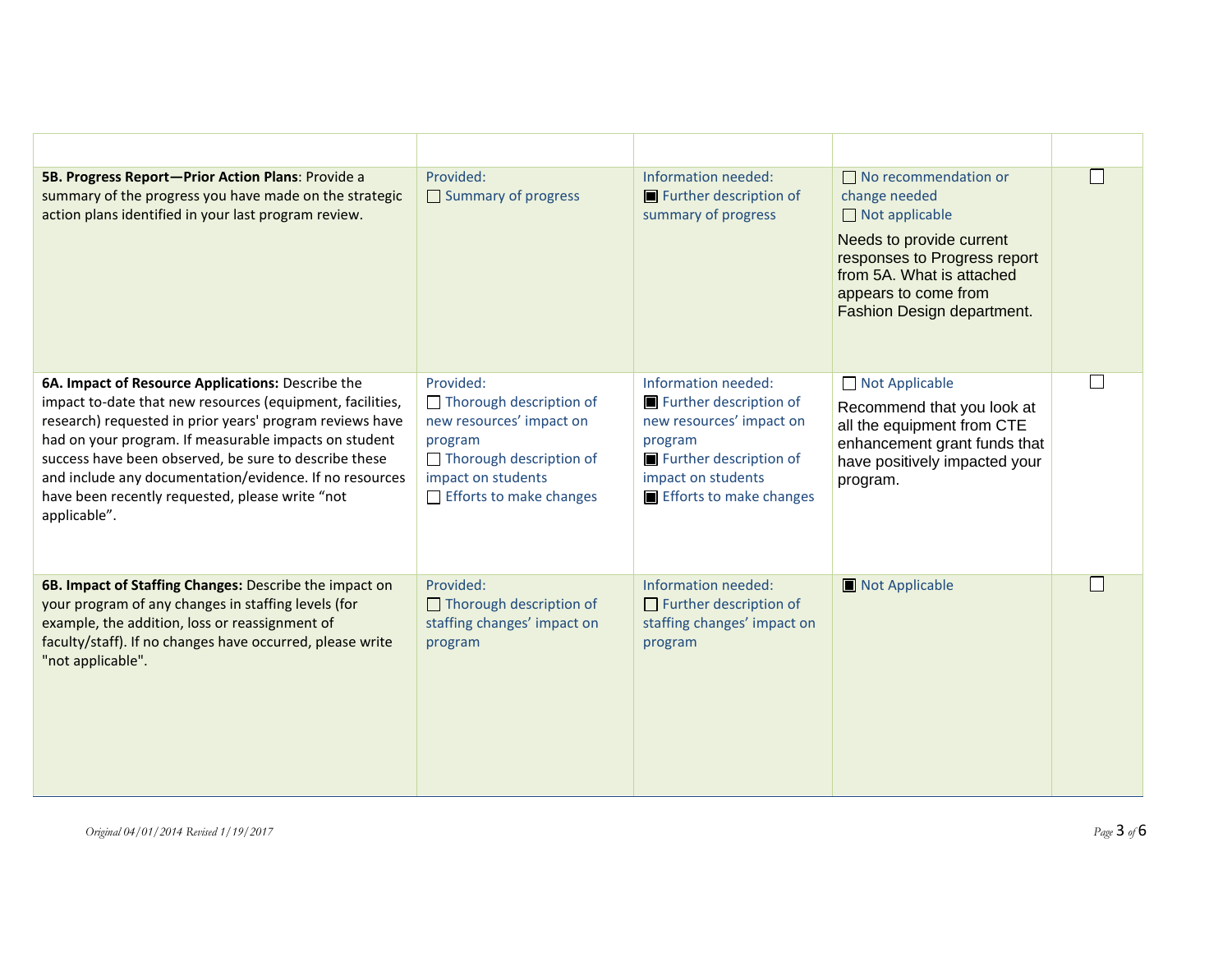| <b>Instructional Program Review</b>                                                                                                                                                                                                                                                                                                                                                                                                                                                                                                                | <b>Performance Level</b>                                                                                                                                                                                       |                                                                                                                                                                                                                                                |                                                                                                                                                                                                                                             |                                                    |
|----------------------------------------------------------------------------------------------------------------------------------------------------------------------------------------------------------------------------------------------------------------------------------------------------------------------------------------------------------------------------------------------------------------------------------------------------------------------------------------------------------------------------------------------------|----------------------------------------------------------------------------------------------------------------------------------------------------------------------------------------------------------------|------------------------------------------------------------------------------------------------------------------------------------------------------------------------------------------------------------------------------------------------|---------------------------------------------------------------------------------------------------------------------------------------------------------------------------------------------------------------------------------------------|----------------------------------------------------|
|                                                                                                                                                                                                                                                                                                                                                                                                                                                                                                                                                    | <b>Commendations</b>                                                                                                                                                                                           | <b>Recommendations</b>                                                                                                                                                                                                                         | <b>Comments</b>                                                                                                                                                                                                                             | <b>ACCJC</b><br><b>Exemplary</b><br><b>Example</b> |
| <b>Current State of the Program</b>                                                                                                                                                                                                                                                                                                                                                                                                                                                                                                                |                                                                                                                                                                                                                |                                                                                                                                                                                                                                                |                                                                                                                                                                                                                                             |                                                    |
| 7. Enrollment Trends: Use the Productivity data packet to<br>examine your enrollments (headcount, FTES, Load) and<br>pattern of course offerings (Productivity by Courses by<br>Semester). How have your enrollments changed? What<br>changes could be implemented, including changes to<br>course scheduling (times/days/duration/delivery<br>mode/number of sections), marketing, and articulation of<br>pathways that might improve these trends? NOTE: If<br>other sources of data are used, please upload these<br>documents or provide URLs. | Provided:<br>Thorough description of<br>trends in all identified areas<br>Quantitative evidence from<br>data packets<br>Changes that could be<br>implemented                                                   | Information needed:<br>$\Box$ Further description of<br>trends in some or all<br>identified areas<br>Quantitative evidence<br>from data packets<br>$\Box$ Changes that could be<br>implemented                                                 | $\Box$ No recommendation or<br>change needed<br>Data packet information<br>needs to be in a chart to be<br>more clearly understood.<br>Writing needs to be more<br>succinct in terms of staying on<br>the prompt subject matter at<br>hand. |                                                    |
| 8A. Access & Completion: One of the goals of the<br>College's Student Equity plan is to close the performance<br>gaps for disproportionately impacted students. The<br>Equity Supplement data packet indicates which groups<br>are experiencing disproportionate impact in your<br>program. Which gaps are most important for improving<br>outcomes in your program? How can the college help you<br>address these gaps? What changes could be made?                                                                                               | Identified:<br>Thorough description of the<br>disproportionate impacts in all<br>identified areas<br>Gaps that are most<br>important for improving<br>program outcomes<br>Changes that could be<br>implemented | Information needed:<br>$\Box$ Further description of<br>the disproportionate<br>impacts in some or all<br>identified areas<br>Gaps that are most<br>important for improving<br>program outcomes<br>$\Box$ Changes that could be<br>implemented | $\Box$ No recommendation or<br>change needed<br>Not applicable<br>We understand the challenge<br>of increasing access, your<br>example was good at<br>addressing success in the<br>classroom.                                               |                                                    |
| 8B. Completion - Success Online: The college has a goal<br>of improving success in online courses. Examine the<br>"Course Success and Retention by DE vs Non DE" data<br>table in the Effectiveness: Success and Retention data<br>packet. What significant gaps do you see in success<br>between online/hybrid and non-online courses? What<br>changes could be made to reduce these gaps? If your<br>program does not offer online/hybrid courses, please<br>write "not applicable".                                                             | Provided:<br>Description of differences in<br>success between online/hybrid<br>and non-online courses<br>$\Box$ Changes that could be<br>implemented                                                           | Information needed:<br>$\Box$ Description of<br>differences in success<br>between online/hybrid and<br>non-online courses<br>Changes that could be<br>implemented                                                                              | $\Box$ Not applicable<br>Are there are any plans to<br>address distance learning<br>needs for digital arts and<br>animation.                                                                                                                |                                                    |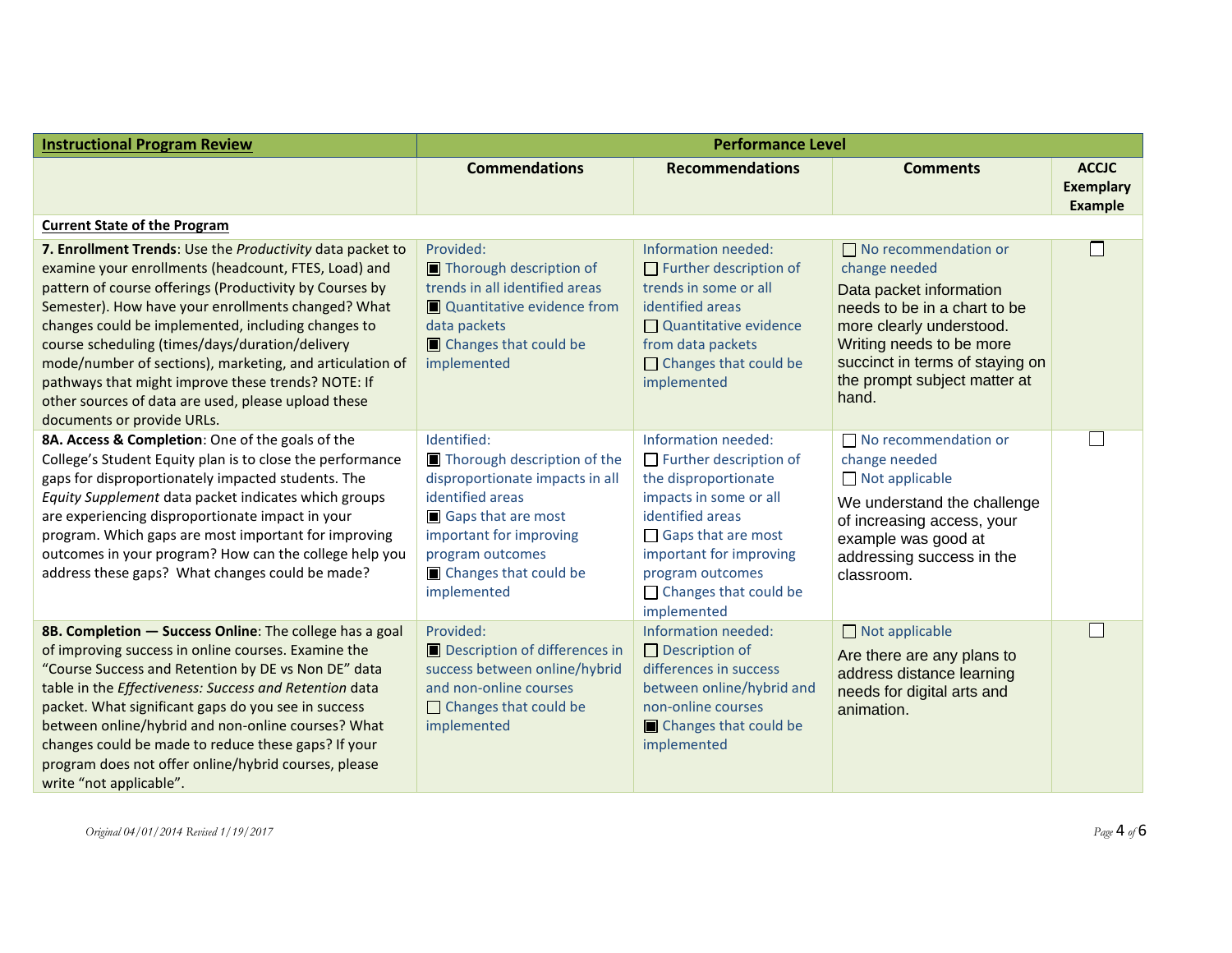| <b>Instructional Program Review</b>                                                                                                                                                                                                                              | <b>Performance Level</b>                                                                                                                       |                                                                                                                                                               |                            |                                                    |
|------------------------------------------------------------------------------------------------------------------------------------------------------------------------------------------------------------------------------------------------------------------|------------------------------------------------------------------------------------------------------------------------------------------------|---------------------------------------------------------------------------------------------------------------------------------------------------------------|----------------------------|----------------------------------------------------|
|                                                                                                                                                                                                                                                                  | <b>Commendations</b>                                                                                                                           | <b>Recommendations</b>                                                                                                                                        | <b>Comments</b>            | <b>ACCJC</b><br><b>Exemplary</b><br><b>Example</b> |
| 9A. SLO Assessment-Compliance: Are all course SLOs<br>being systematically assessed at least once/4 years?<br>Describe the coordination of SLO assessment across<br>sections and over time.                                                                      | Provided:<br>Evidence that SLOs are<br>assessed at least once/4 years<br>Coordination of assessment<br>across sections and time is<br>thorough | Information needed:<br>$\Box$ Evidence that SLOs are<br>assessed at least once/4<br>years<br>Further description of<br>assessment across sections<br>and time |                            |                                                    |
| 9B. SLO Assessment - Impact: Summarize the dialogue<br>that has resulted from these course SLO assessments.<br>What specific strategies have you implemented, or plan<br>to implement, based upon the results of your SLO<br>assessment? Cite specific examples. | Provided:<br>Summary dialogue<br>Strategies<br>implemented/plan to<br>implement<br>Specific examples                                           | Information needed:<br>$\Box$ Summary dialogue<br>$\Box$ Strategies<br>implemented/plan to<br>implement<br>$\Box$ Specific examples                           | Good example, well stated. |                                                    |
| 10. PLO Assessment-Plan: Describe your program's<br>Program Learning Outcomes assessment plan.<br>Summarize the major findings of your PLO assessments.<br>What are some improvements that have been, or can be,<br>implemented as a result of PLO assessment?   | Provided:<br>Evidence of assessment<br>plan<br>Description of assessment<br>plan is thorough                                                   | Information needed:<br>$\Box$ Evidence of assessment<br>plan<br>$\Box$ Further description of<br>assessment plan                                              | Very well stated.          | $\mathbf{L}$                                       |